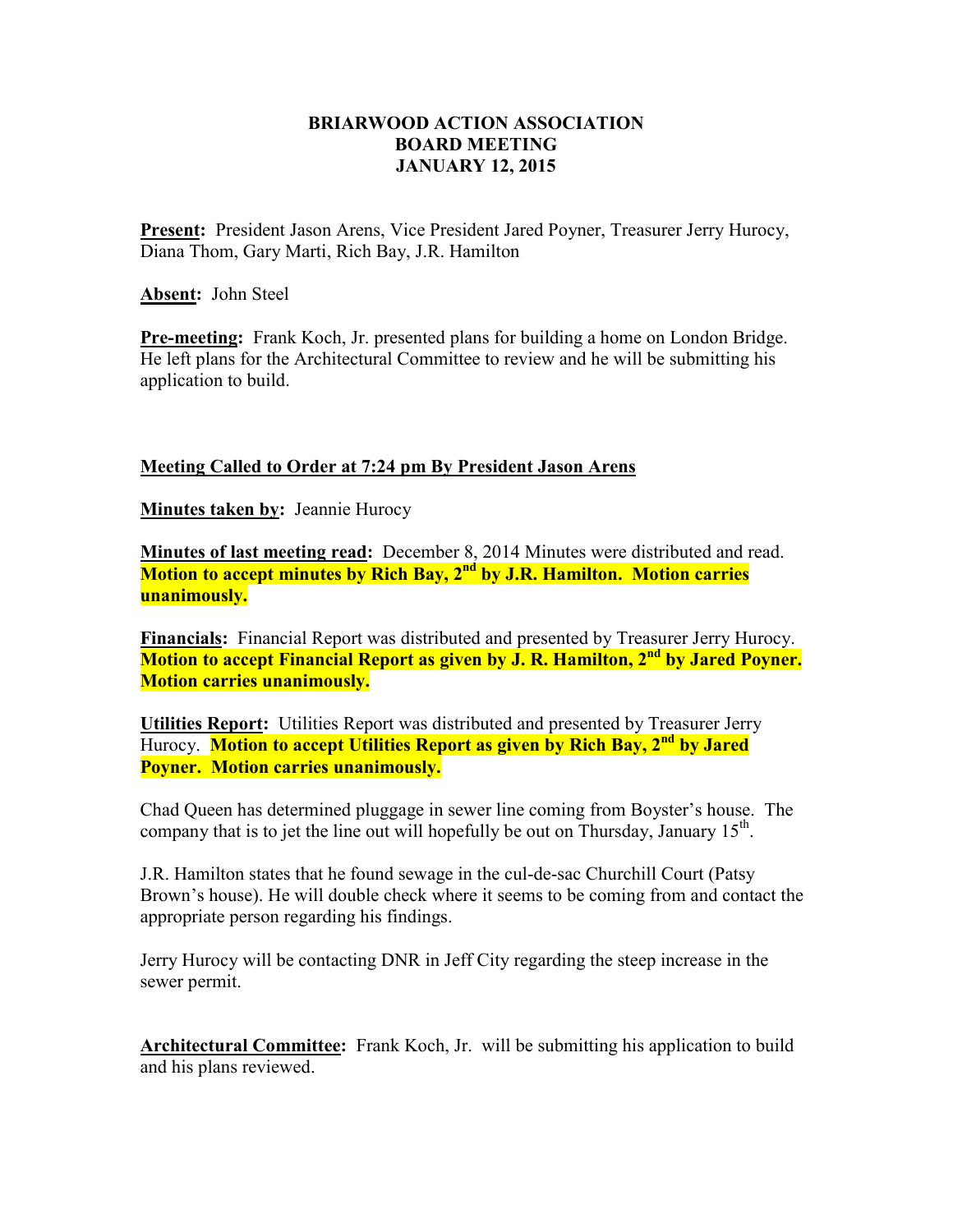Mark Lawson submits plans for fence which he not planning on building until the spring. Jared Poyner will call him to verify some of the details prior to approval.

Gary Marti brings up that if metal carports are approved for docks that they should be allowed on homeowner's property. Visibility and being an eyesore was discussed. **Motion made by Gary Marti to allow metal carports to be built within specified perimeters of material types, approved by the board prior to be being built, 2nd by Diana Thom. Motion was turned down 3 to 2.**

**Dams Report:** Chad Queen has been placing rock on the dam and states the dam could use another three more loads. **Motion made by Diana Thom to purchase as much rock as needed to finish placing rock on the dam and have it placed by Chad Queen, 2 nd by Jared Poyner. Motion carries unanimously.** 

John Steel states there was water going through under bedrock in the dam. J.R. Hamilton stated he spoke with an engineer who stated that this was not a problem and he also spoke with a long time resident who stated that the water has been going through this bedrock for years.

**Lake and Beach Report:** Nothing to report.

**Security Report:** Nothing to report.

**Rules and Regulations:** Nothing to report.

**Website:** Nothing to report.

**Roads:** Nothing to report.

Park and Entrance: A locksmith van ran into the median at the entrance and did some damage. The locksmith company will be called regarding damage.

**The Board went into Closed Session to discuss Legal, Lots and Back Dues.** 

**The Board returned to Open Session.** 

**Old Business:** List of Old Business from the past two years has been distributed. A special meeting will be had to address these**.** 

**New Business:** IESI should replace some of the broken trash receptacles. Jerry Hurocy will call and remind our contact at IESI.

Some shingles need to be replaced on the community board. J.R. Hamilton states he has some and he will use them to replace them in the spring.